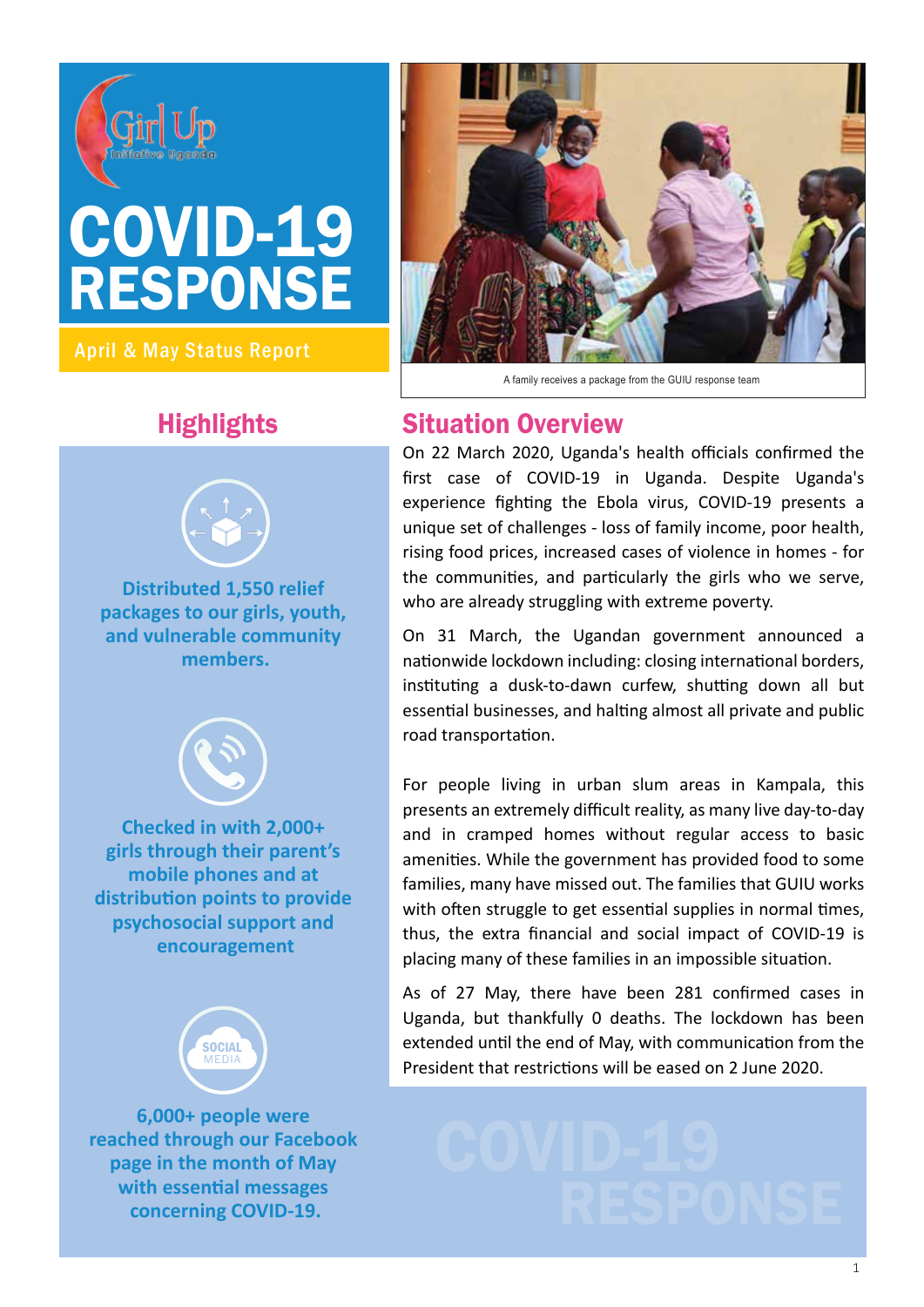### Our Response

Girl Up Initiative Uganda (GUIU) remains committed to serving our communities in this critical time. We are using our existing relationships with local authorities, teachers, and parents together with our strategic location within an urban slum community to set up our quick and nimble response with a gender-responsive approach.

Since the outbreak reached Uganda, we have been working with our partners to best support the health, wellbeing, and safety of our girls, youth, and communities during this challenging time. We recognize the importance of a gender-responsive approach to COVID-19 as crises exacerbate existing gender inequalities and have a disproportionate impact on girls and women, particularly amongst the poorest and most socially marginalized groups. This approach means that GUIU's response promotes gender equality and supports the unique needs of women and girls, especially related to sexual and reproductive health (SRH) and gender-based violence (GBV).

Given that 82% of Ugandans do not have access to improved sanitation facilities and only 8% of mothers of children under the age of five have access to soap and water (UNICEF, 2019), we chose to provide soap in our distribution packs.

Furthermore, we provided sanitary pads, as at-risk adolescent girls in Kampala are facing increased challenges accessing menstrual products during the pandemic, due to the adverse impact COVID-19 is having on family's income and supply chains around the world. Sanitary pads are more costly and less prioritized by heads of households in the current crisis.



One of GUIU's adolescent girls poses with a pack of sanitary pads

#### Emergency Fundraising

We launched a COVID-19 response fund and raised \$31,199 from 48 individual and 3 institutional partners! A generous anonymous donor committed to triple all individual donations on the lead up **to Giving Tuesday on 5 May 2020.**

#### Family Relief Package Distribution



A member of the GUIU response team distributes packages to families

GUIU has distributed relief packages for families of the girls in our programs, patron teachers, Ni-Yetu community structures, and other community members at-risk of hunger. The relief packages included posho, beans, salt, soap, and sanitary pads for the girls.

By providing these packages, these families have been able to stay fed and healthy during this critical time where many cannot even afford a meal. These packages have provided short-term relief to the girls engaged in our programs.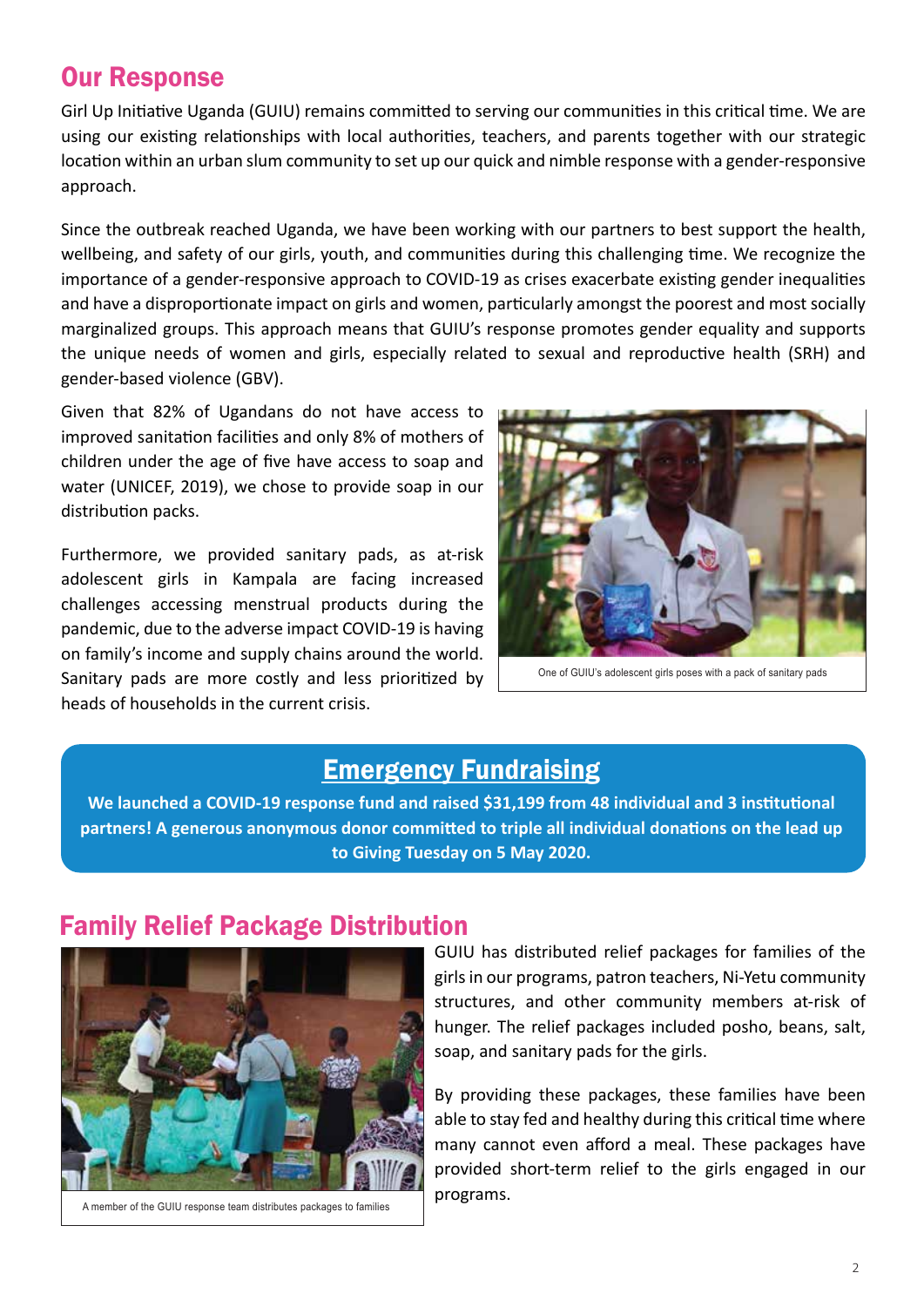Through our response we supported a total of 1,550 families. The packages were distributed in collaboration with local authorities and teachers from our partner schools. Watch our video [here](https://web.facebook.com/watch/?v=540331809974892&_rdc=1&_rdr) to see our distribution in action.

"*It's been more than rewarding. Doing community work during such a time of vulnerability and need has reconnected me back to the purpose of why I do what I do and that is to serve the most vulnerable."*

**Monica Nyiraguhabwa, Executive Director** 

During the relief package distribution process, many parents shared their experience on how difficult the situation is and conveyed their appreciation for the support given by GUIU:

*"You do not know what you have done for us as a family. The situation is really tough. There is no work anymore and feeding my children is a challenge. This package has come in at a great time. This really means a lot. Thank you so much Girl Up."*

ا **AGP Parent بالمراجع العالمية العالمية المراجع العالمية العالمية العالمية العالمية العالمية العالمية العالمية** 



*"Thank you for remembering us at times such as these. The situation is not good at all. Thank you so much."*  **AGP Parent**

The distribution of packages has also been a critical way for our team to stay in touch with the girls, who are often hard to access since they do not have mobile phones.

Therefore, our facilitators (Coaches) have been on hand at the distribution points to check-in with the girls to ensure that they are doing ok and to provide advice, support, and encouragement.

# Responding to the Shadow Pandemic

Many girls and women are isolating at home with perpetrators of violence and are unable to access medical treatment, refuge, or help because of the ongoing ban on public and private transport. This has resulted in an exponential increase in cases of GBV, leading to what the UN Women is calling a 'Shadow Pandemic' of GBV.

Therefore, GUIU is building on our existing relationships with the local police to respond to the cases of gender-based violence and child neglect, which are on the rise in our communities. Our Program Director and Program Assistant are supporting survivors of violence with psycho-social support and managing our Emergency Fund that provides financial support for girls and women in need of medical or food assistance.